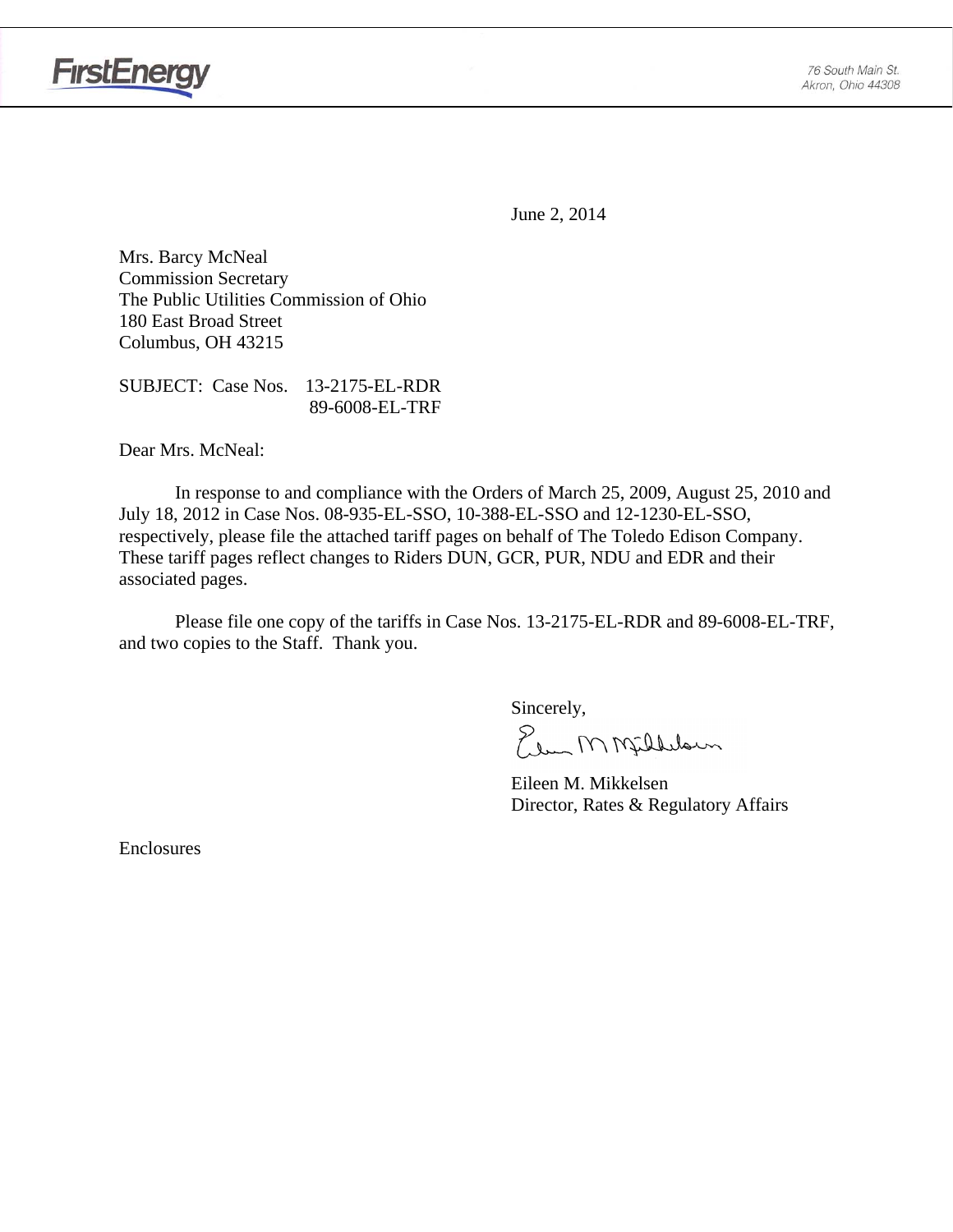### **TABLE OF CONTENTS**

The following rates, rules and regulations for electric service are applicable throughout the Company's service territory except as noted.

|                                                      | <b>Sheet</b> | <b>Effective</b><br><u>Date</u> |
|------------------------------------------------------|--------------|---------------------------------|
| <b>TABLE OF CONTENTS</b>                             | 1            | $07 - 01 - 14$                  |
| <b>DEFINITION OF TERRITORY</b>                       | 3            | 01-23-09                        |
| <b>ELECTRIC SERVICE REGULATIONS</b>                  | 4            | 12-04-09                        |
| <b>ELECTRIC SERVICE SCHEDULES</b>                    |              |                                 |
| Residential Service (Rate "RS")                      | 10           | 01-23-09                        |
| General Service - Secondary (Rate "GS")              | 20           | $01 - 23 - 09$                  |
| General Service - Primary (Rate "GP")                | 21           | 01-23-09                        |
| General Service - Subtransmission (Rate "GSU")       | 22           | 01-23-09                        |
| General Service - Transmission (Rate "GT")           | 23           | 01-23-09                        |
| <b>Street Lighting Provisions</b>                    | 30           | 01-23-09                        |
| Street Lighting (Rate "STL")                         | 31           | 06-01-09                        |
| Traffic Lighting (Rate "TRF")                        | 32           | 01-23-09                        |
| Private Outdoor Lighting (Rate "POL")                | 33           | 06-01-09                        |
| <b>MISCELLANEOUS CHARGES</b>                         | 75           | 07-05-12                        |
| <b>OTHER SERVICE</b>                                 |              |                                 |
| <b>Partial Service</b>                               | 52           | 01-01-06                        |
| Residential Renewable Energy Credit Purchase Program | 60           | 10-01-09                        |
| <b>Cogeneration and Small Power Producer</b>         | 70           | $01 - 01 - 03$                  |
| <b>Interconnection Tariff</b>                        | 76           | $01 - 01 - 09$                  |
| <b>PIPP Customer Discount</b>                        | 80           | 06-01-14                        |

Filed pursuant to Orders dated March 25, 2009 and July 18, 2012, in Case Nos. 08-935-EL-SSO et al. and 12-1230-EL-SSO, respectively and Case No. 13-2175-EL-RDR, before The Public Utilities Commission of Ohio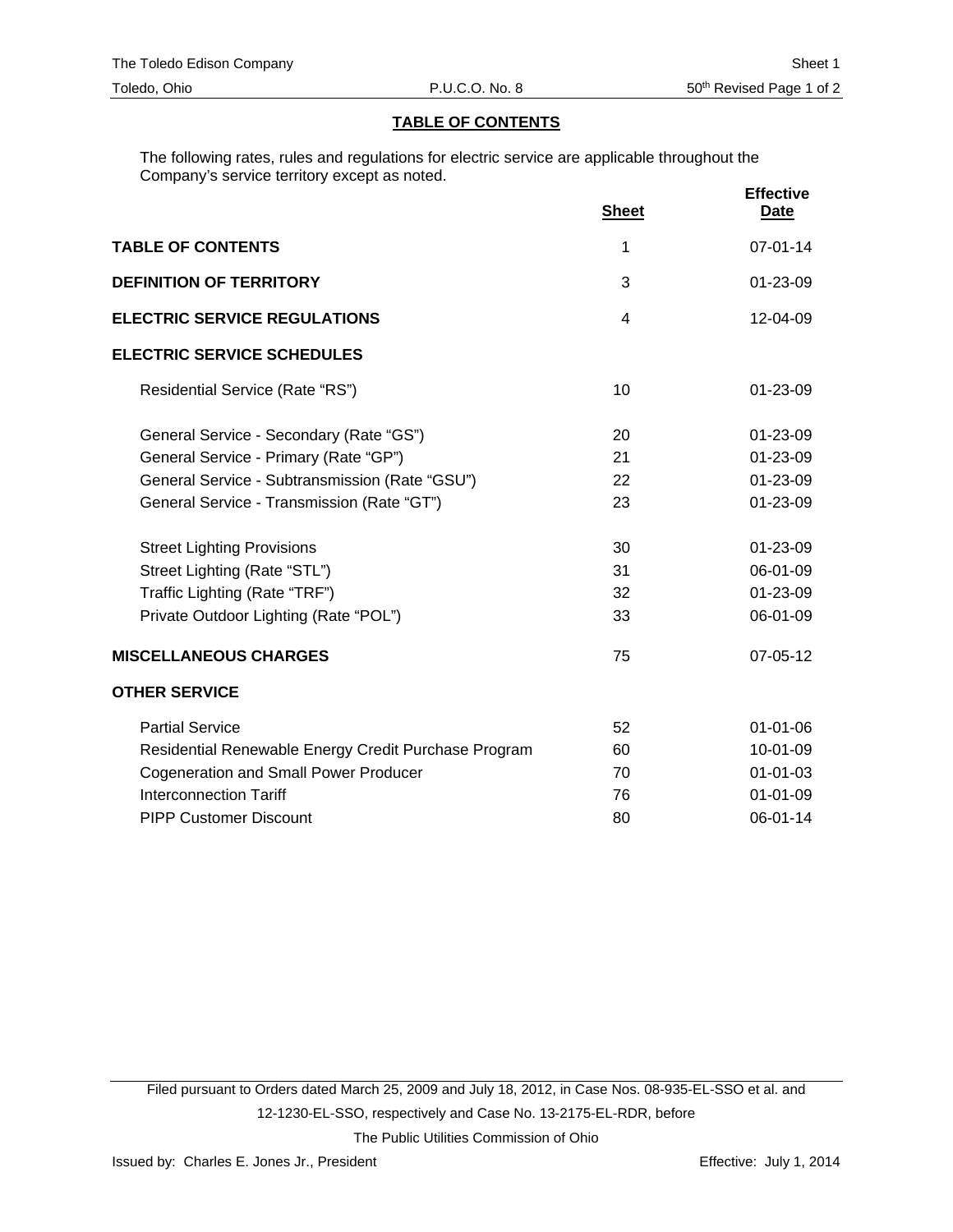# **TABLE OF CONTENTS**

| <b>RIDERS</b>                                          | <b>Sheet</b> | <b>Effective</b><br>Date |
|--------------------------------------------------------|--------------|--------------------------|
| Summary                                                | 80           | 06-01-14                 |
| <b>Residential Distribution Credit</b>                 | 81           | $05 - 21 - 10$           |
| <b>Transmission and Ancillary Services</b>             | 83           | 09-10-10                 |
| <b>Alternative Energy Resource</b>                     | 84           | 04-01-14                 |
| <b>School Distribution Credit</b>                      | 85           | 06-01-09                 |
| <b>Business Distribution Credit</b>                    | 86           | 01-23-09                 |
| <b>Hospital Net Energy Metering</b>                    | 87           | 10-27-09                 |
| Economic Development (4a)                              | 88           | 01-23-09                 |
| <b>Universal Service</b>                               | 90           | 12-19-13                 |
| State kWh Tax                                          | 92           | 01-23-09                 |
| Net Energy Metering                                    | 93           | 10-27-09                 |
| Delta Revenue Recovery                                 | 96           | 04-01-14                 |
| Demand Side Management                                 | 97           | $01 - 01 - 14$           |
| Reasonable Arrangement                                 | 98           | 06-01-09                 |
| <b>Distribution Uncollectible</b>                      | 99           | 07-01-14                 |
| Economic Load Response Program                         | 101          | 06-01-14                 |
| Optional Load Response Program                         | 102          | 06-01-14                 |
| <b>Generation Cost Reconciliation</b>                  | 103          | 07-01-14                 |
| Fuel                                                   | 105          | 12-14-09                 |
| Advanced Metering Infrastructure / Modern Grid         | 106          | 04-01-14                 |
| Line Extension Cost Recovery                           | 107          | 04-01-14                 |
| <b>Delivery Service Improvement</b>                    | 108          | $01 - 01 - 12$           |
| <b>PIPP Uncollectible</b>                              | 109          | 07-01-14                 |
| Non-Distribution Uncollectible                         | 110          | 07-01-14                 |
| <b>Experimental Real Time Pricing</b>                  | 111          | 06-01-14                 |
| <b>Experimental Critical Peak Pricing</b>              | 113          | 06-01-14                 |
| <b>Generation Service</b>                              | 114          | 06-01-14                 |
| Demand Side Management and Energy Efficiency           | 115          | $01 - 01 - 14$           |
| <b>Economic Development</b>                            | 116          | 07-01-14                 |
| <b>Deferred Generation Cost Recovery</b>               | 117          | 06-01-09                 |
| Deferred Fuel Cost Recovery                            | 118          | 06-21-13                 |
| Non-Market-Based Services                              | 119          | 06-01-13                 |
| <b>Residential Deferred Distribution Cost Recovery</b> | 120          | $01 - 01 - 12$           |
| Non-Residential Deferred Distribution Cost Recovery    | 121          | $01 - 01 - 12$           |
| <b>Residential Electric Heating Recovery</b>           | 122          | $01 - 01 - 14$           |
| <b>Residential Generation Credit</b>                   | 123          | $10 - 31 - 13$           |
| Delivery Capital Recovery                              | 124          | 06-01-14                 |
| Phase-In Recovery                                      | 125          | $01 - 01 - 14$           |

Filed pursuant to Orders dated March 25, 2009 and July 18, 2012, in Case Nos. 08-935-EL-SSO et al. and 12-1230-EL-SSO, respectively and Case No. 13-2175-EL-RDR, before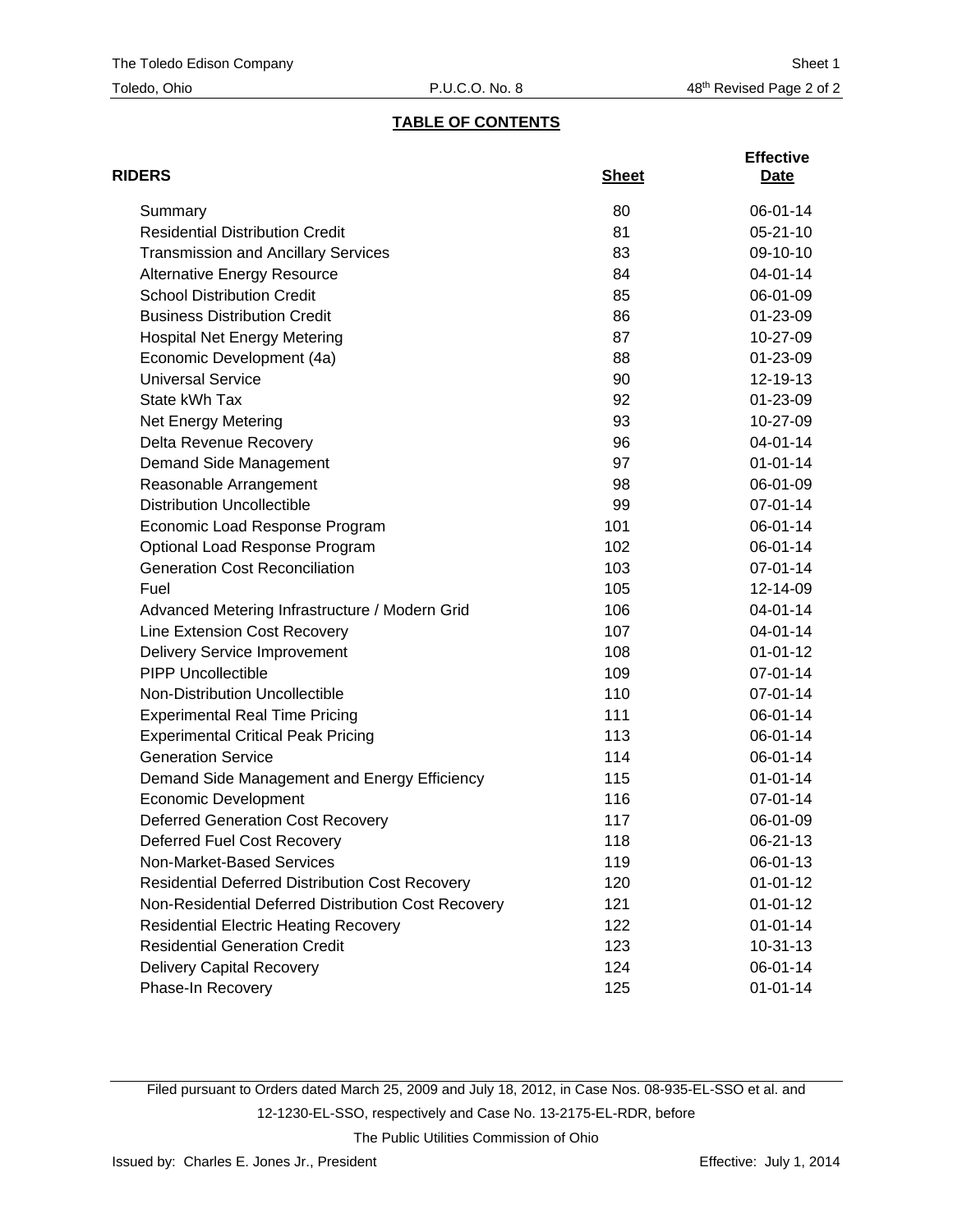#### **RIDER DUN Distribution Uncollectible Rider**

#### **APPLICABILITY:**

Applicable to any customer who receives electric service under the Company's rate schedules. The Distribution Uncollectible Rider (DUN) charge will apply, for all rate schedules, effective for service rendered beginning July 1, 2014, for all kWhs per kWh. This Rider is not avoidable for customers during the period the customer takes electric generation service from a certified supplier.

## **RATE:**

DUN charge 0.0000 $\phi$ 

#### **RIDER UPDATES:**

The charges contained in this Rider shall be updated and reconciled on a quarterly basis. No later than December 1st, March 1st, June 1st and September 1st of each year, the Company shall file with the PUCO a request for approval of the rider charges which, unless otherwise ordered by the PUCO, shall become effective on a service rendered basis on January 1st, April 1st, July 1st and October 1st of each year.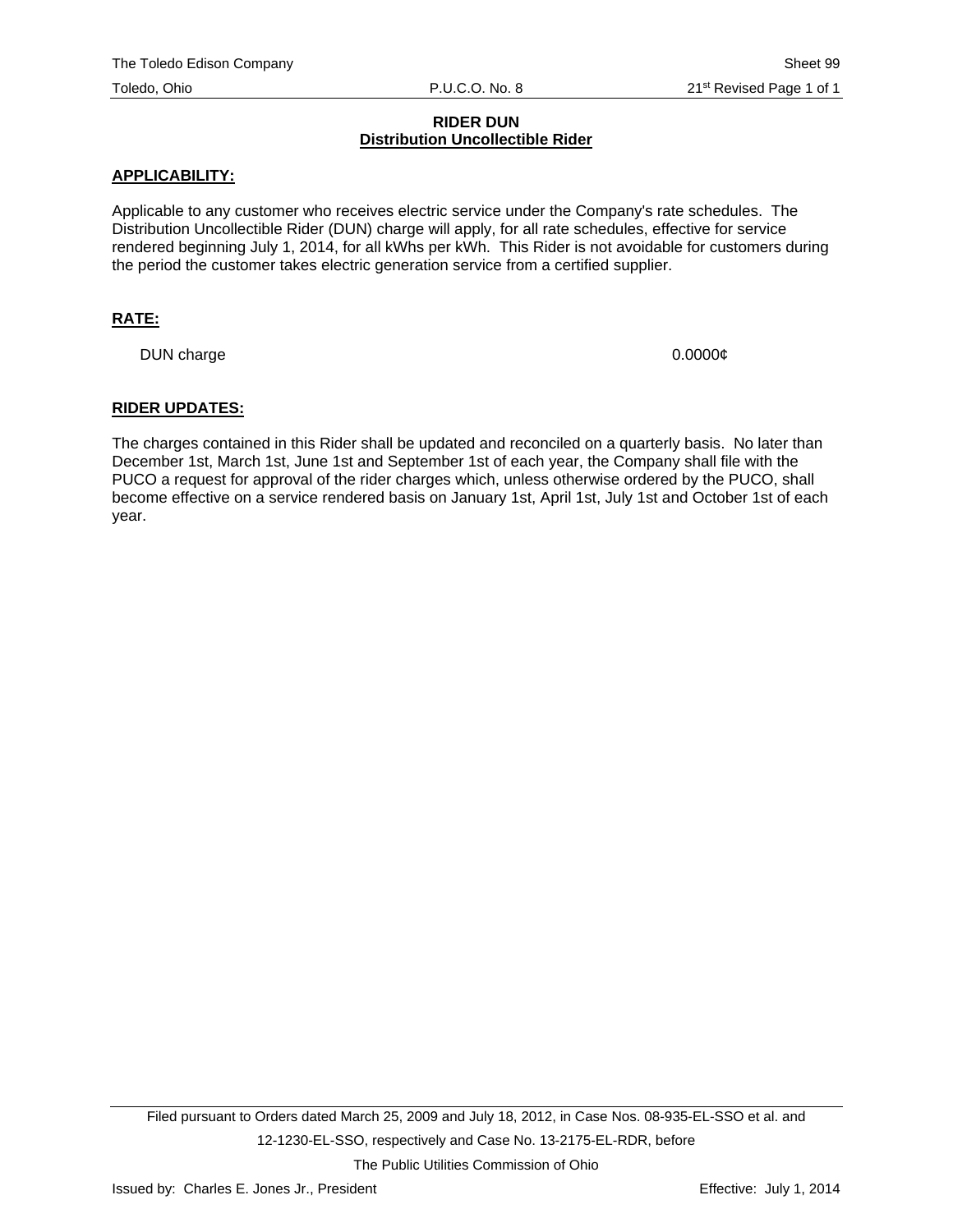### **RIDER GCR Generation Cost Reconciliation Rider**

# **APPLICABILITY:**

Applicable to any customer who receives electric service under the Company's rate schedules. The Generation Cost Reconciliation Rider (GCR) charge will apply, by rate schedule, effective for service rendered beginning July 1, 2014, for all kWhs per kWh.

| RATE:      | GCR1       | GCR <sub>2</sub> |
|------------|------------|------------------|
| <b>RS</b>  | $0.4383$ ¢ | $0.0000$ ¢       |
| GS         | $0.4383$ ¢ | $0.0000$ ¢       |
| GP         | $0.4231$ ¢ | $0.0000$ ¢       |
| GSU        | 0.4112c    | $0.0000$ ¢       |
| GT         | 0.4108c    | $0.0000$ ¢       |
| <b>STL</b> | $0.4383$ ¢ | $0.0000$ ¢       |
| <b>TRF</b> | $0.4383$ ¢ | $0.0000$ ¢       |
| <b>POL</b> | $0.4383$ ¢ | $0.0000$ ¢       |
|            |            |                  |

The GCR charge shall be calculated as follows:

# GCR = {[GCR Deferral Balance] / S} x 1/(1 - CAT) x {(1 - LOSS<sub>AVG</sub>) / (1 - LOSS)}

Where:

- i. The calculation period is the three-month period ended two months prior to the effective dates of the updated rider (i.e. three months ended October 31, January 31, April 30, and July 31).
- ii. Each component of the formula includes the aggregated data for The Cleveland Electric Illuminating Company, Ohio Edison Company, and The Toledo Edison Company.
- iii. For any given billing period, only the non-zero GCR charge will be applied.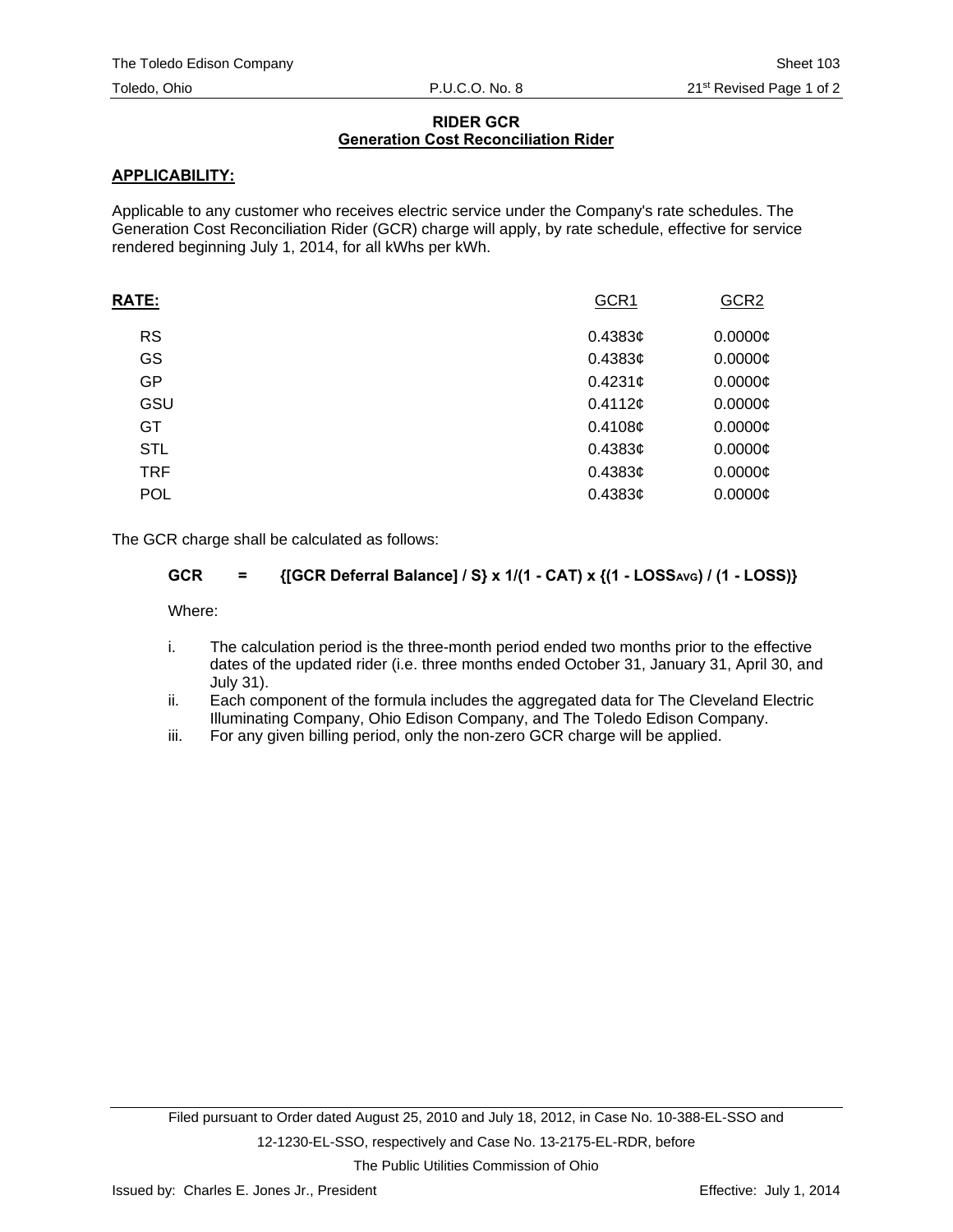#### **RIDER PUR PIPP Uncollectible Rider**

## **APPLICABILITY:**

Applicable to any customer who receives electric service under the Company's rate schedules. The PIPP Uncollectible Rider (PUR) charge will apply, for all rate schedules, effective for service rendered beginning July 1, 2014, for all kWhs per kWh. This Rider is not avoidable for customers during the period the customer takes electric generation service from a certified supplier. This Rider recovers uncollectible expense associated with PIPP customers to the extent such expense is incurred by the Company and is not recovered elsewhere.

# **RATE:**

PUR charge 0.0049¢

## **RIDER UPDATES:**

The charges contained in this Rider shall be updated and reconciled on a quarterly basis. No later than December 1st, March 1st, June 1st and September 1st of each year, the Company shall file with the PUCO a request for approval of the rider charges which, unless otherwise ordered by the PUCO, shall become effective on a service rendered basis on January 1st, April 1st, July 1st and October 1st of each year.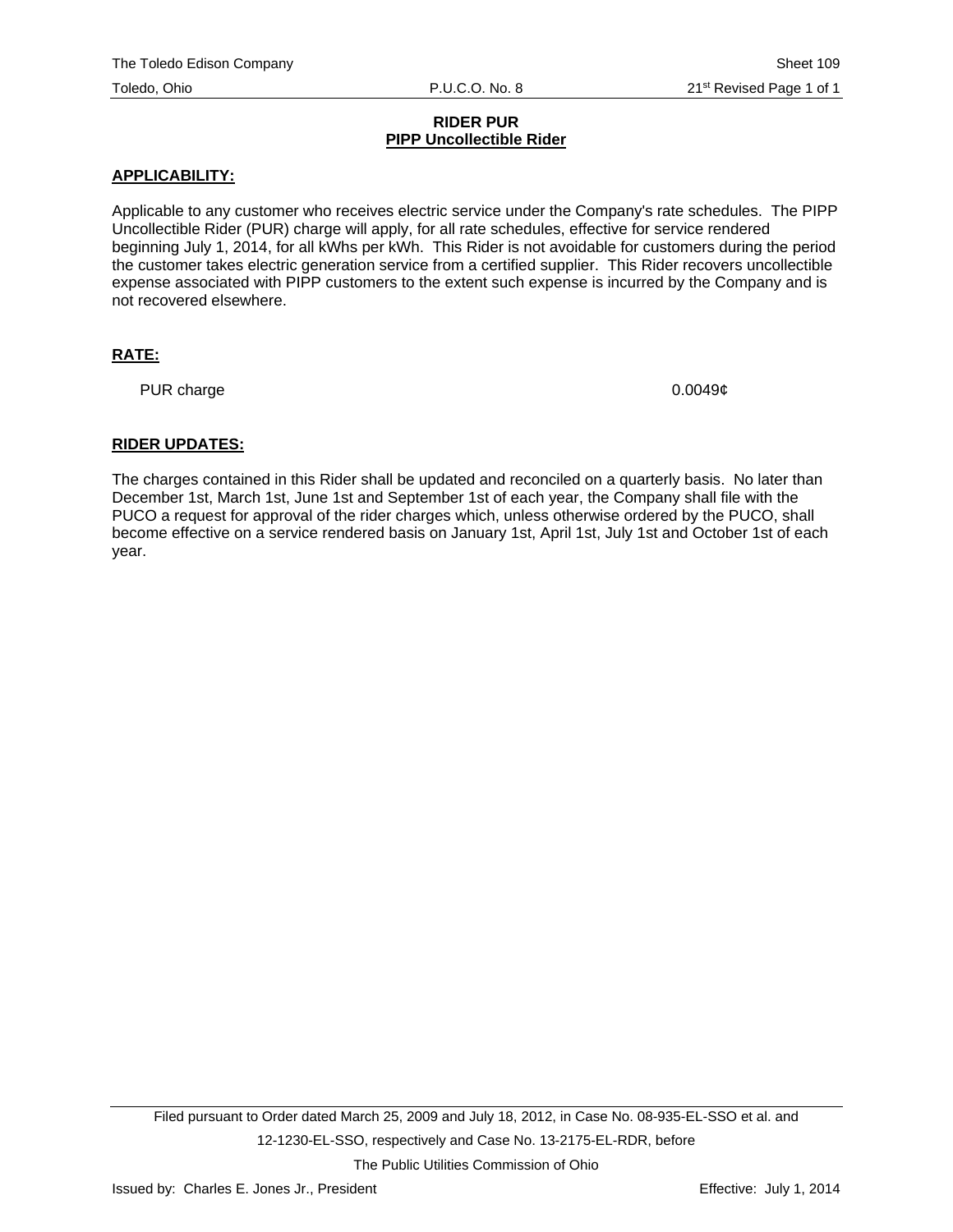#### **RIDER NDU Non-Distribution Uncollectible Rider**

#### **APPLICABILITY:**

Applicable to any customer who receives electric service under the Company's rate schedules. The Non-Distribution Uncollectible Rider (NDU) charge / (credit) will apply, for all rate schedules, effective for service rendered beginning July 1, 2014, for all kWhs per kWh. This Rider is not applied to customers during the period the customer takes electric generation service from a certified supplier.

## **RATE:**

NDU charge / (credit)  $0.0433¢$ 

#### **RIDER UPDATES:**

The charges / credits contained in this Rider shall be updated and reconciled on a quarterly basis. No later than December 1st, March 1st, June 1st and September 1st of each year, the Company shall file with the PUCO a request for approval of the rider charges / credits which, unless otherwise ordered by the PUCO, shall become effective on a service rendered basis on January 1st, April 1st, July 1st and October 1st of each year.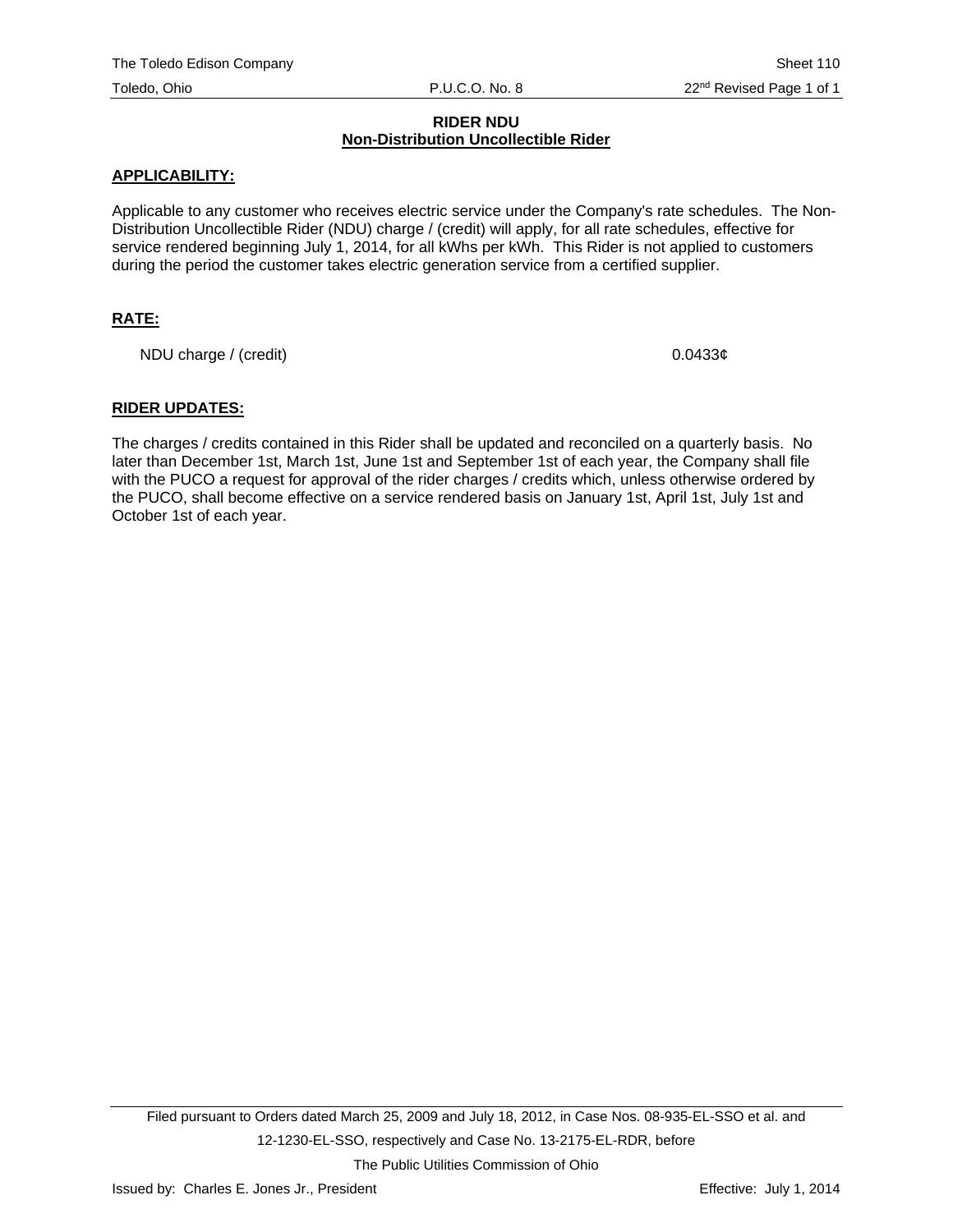## **c. Non Residential Credit Provision**

# **APPLICABILITY:**

Applicable to any customer taking General Service - Transmission (GT), Street Lighting (STL), Traffic Lighting (TRF), and Private Outdoor Lighting (POL) service under the Company's rate schedules. This Non-Residential Credit Provision is not applied during the period a customer takes electric generation service from a certified supplier.

# **RATE:**

The following credits will apply, by rate schedule, effective for service rendered beginning July 1, 2014, for all kWhs, per kWh:

| GT         | $(0.0000)$ ¢ |
|------------|--------------|
| STL        | $(0.0000)$ ¢ |
| TRF.       | $(0.7235)$ ¢ |
| <b>POL</b> | $(0.0000)$ ¢ |

## **d. General Service - Transmission (Rate GT) Provision**

# **APPLICABILITY:**

Applicable to any customer taking service under the Company's General Service – Transmission (Rate GT). This provision is not avoidable for customers who take electric generation service from a certified supplier.

# **RATE:**

The following charge will apply, effective for service rendered beginning June 1, 2009:

GT (per kVA of billing demand)  $$8.000$ 

The following credit will apply, effective for service rendered beginning July 1, 2014:

 $GT$  (all kWhs, per kWh) (1.7579) $\phi$ 

# **ADDITIONAL PROVISION:**

The charges provided for by Section (d) of this Rider shall be applied to the greater of (i) the measured monthly on-peak demand, or (ii) 25% of the measured monthly off-peak demand. Monthly on-peak demand is defined as the highest thirty (30) minute integrated kVA between the hours of 6:00 a.m. to 10:00 p.m. EST (equivalent to 7:00 a.m. to 11:00 p.m. EDT), Monday through Friday, excluding holidays. Holidays are defined as New Year's Day, Memorial Day, Independence Day, Labor Day, Thanksgiving Day, and Christmas Day. Monthly off-peak demand is defined as the highest thirty (30) minute integrated kVA for all other hours. This provision of Rider EDR is reconciled within this subpart (d) quarterly and is revenue neutral to the Companies.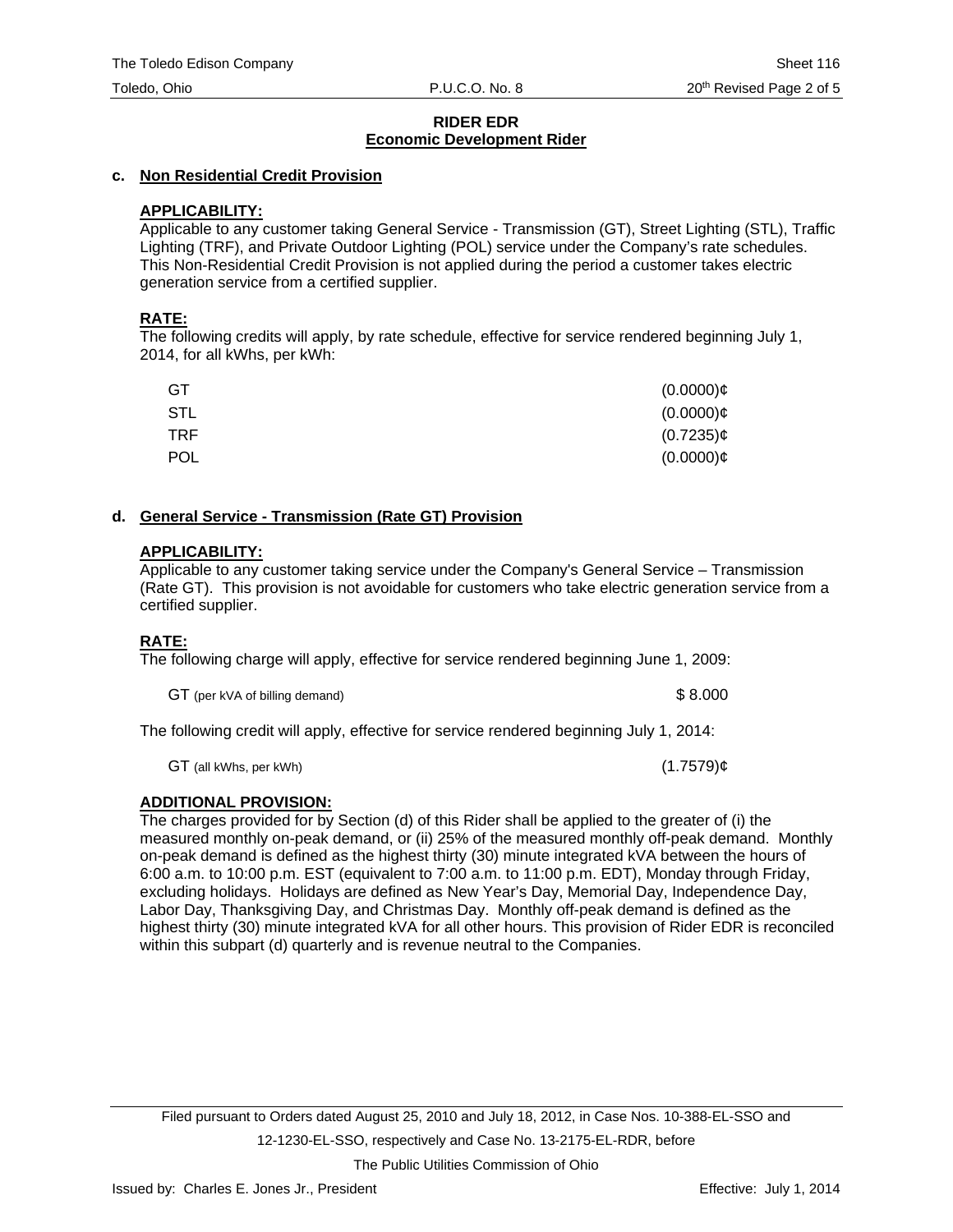### **e. Standard Charge Provision**

## **APPLICABILITY:**

Applicable to any customer that takes electric service under the Company's rate schedules. This Standard Charge Provision is not avoidable for customers who take electric generation service from a certified supplier.

#### **PURPOSE:**

The charges provided for by Section (e) of this Rider recover the difference in revenues resulting from the application of rates in the otherwise applicable rate schedule, and the application of credits in sections (a), (b), (c), and (f), of this Rider.

## **RATE:**

The following charges will apply, by rate schedule for all kWhs per kWh:

| GS | 0.0905c |
|----|---------|
| GP | 0.3946c |

# **f. School Credit Provision**

#### **APPLICABILITY:**

Applicable to any public school district building that either: 1) was served under the Company's Energy for Education II program on December 31, 2008, or 2) is a new public school district building in a school district served under the Company's Energy for Education II program on December 31, 2008 of which fifty-percent (50%) or more of the total square footage of such building is used for classroom-related purposes including any such building that is a mobile unit or temporary structure. This School Credit Provision is not applied to customers during the period the customer takes electric generation service from a certified supplier.

## **RATE:**

All applicable charges specified in Company's Generation Service Rider (GEN) for General Service - Secondary ("Rate GS"), General Service Primary ("GP"), or General Service - Subtransmission ("GSU") rates, shall be reduced by 8.693 percent.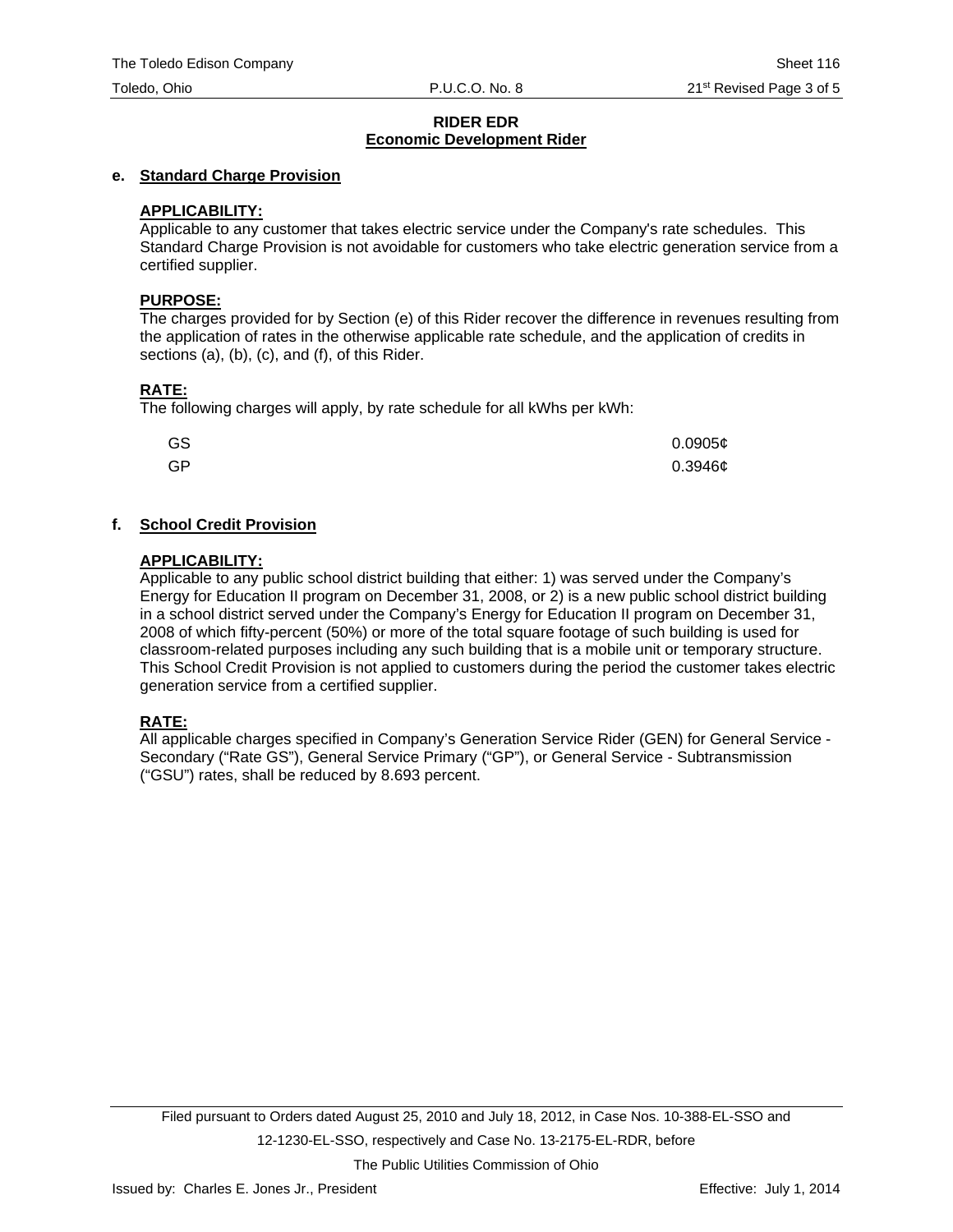#### **g. Infrastructure Improvement Provision**

### **APPLICABILITY:**

Applicable to any customer that takes electric service under the Company's rate schedules with the exception of Street Lighting (STL), Traffic Lighting (TRF), and Private Outdoor Lighting (POL). This Infrastructure Improvement Provision is not avoidable for customers who take electric generation service from a certified supplier. Charges will be allocated in the same manner as the revenue was allocated in the Company's last distribution rate case, with the exception that no charges are allocated to the Street Lighting (STL), Traffic Lighting (TRF) and Private Outdoor Lighting (POL) schedules.

#### **PURPOSE:**

The charges provided for by Section (g) of this Rider recover costs associated with certain economic expansion and new employment in Ohio.

#### **RATE:**

The following charges will apply, by rate schedule for all kWhs per kWh:

| <b>RS</b> | 0.04776             |
|-----------|---------------------|
| GS        | 0.0327c             |
| <b>GP</b> | 0.0120¢             |
| GSU       | 0.0048 <sub>¢</sub> |
| GT        | 0.0015c             |

## **h. Automaker Credit Provision**

#### **APPLICABILITY:**

Applicable to domestic automaker facilities with more than 45 million kilowatt-hours of consumption for the 12 monthly billing periods ended December 31, 2009 at a single site. This Automaker Credit Provision is available for customers who take electric generation service from a certified supplier.

## **RATE:**

All credits included in Section (h) of this Rider are applied only to usage that exceeds the average of the customer's twelve (12) billing periods ended December 31, 2009 ("Baseline Usage").

| First 20 percent of kWh's over Baseline Usage, per kWh | $(1.0000)$ ¢ |
|--------------------------------------------------------|--------------|
| All kWh's exceeding 20% over Baseline Usage, per kWh   | $(1.2000)$ ¢ |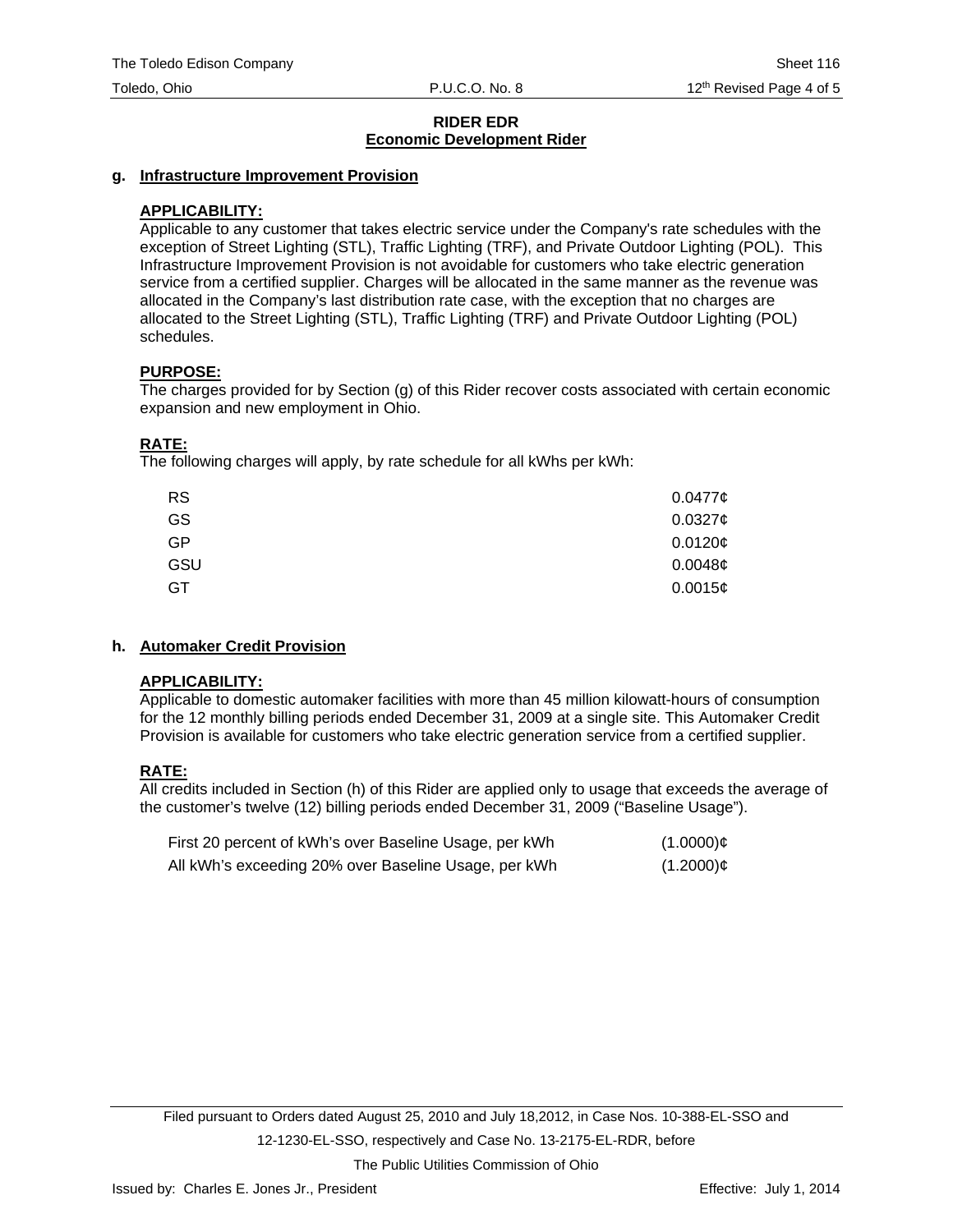#### **i. Automaker Charge Provision**

#### **APPLICABILITY:**

Applicable to any customer that takes electric service under the Company's rate schedules with the exception of General Service - Transmission (GT), Street Lighting (STL), Traffic Lighting (TRF), and Private Outdoor Lighting (POL). This Automaker Charge Provision is not avoidable for customers who take electric generation service from a certified supplier.

#### **PURPOSE:**

The charges provided for by Section (i) of this Rider recover costs associated with implementation of the Automaker Credit Provision.

#### **RATE:**

The following charge will apply effective for service rendered beginning July 1, 2014, for all kWhs per kWh:

Automaker Charge 0.0066¢

#### **RIDER UPDATES:**

The charges contained in this Rider shall be updated and reconciled on a quarterly basis. No later than December 1st, March 1st, June 1st and September 1st of each year, the Company will file with the PUCO a request for approval of the Rider charges which, unless otherwise ordered by the PUCO, shall become effective on a service rendered basis on January 1st, April 1st, July 1st and October 1st of each year, beginning October 1, 2011. After May 31, 2016, all provisions of this Rider, except for the Infrastructure Improvement Provision - Section (g), shall be used for reconciliation purposes only.